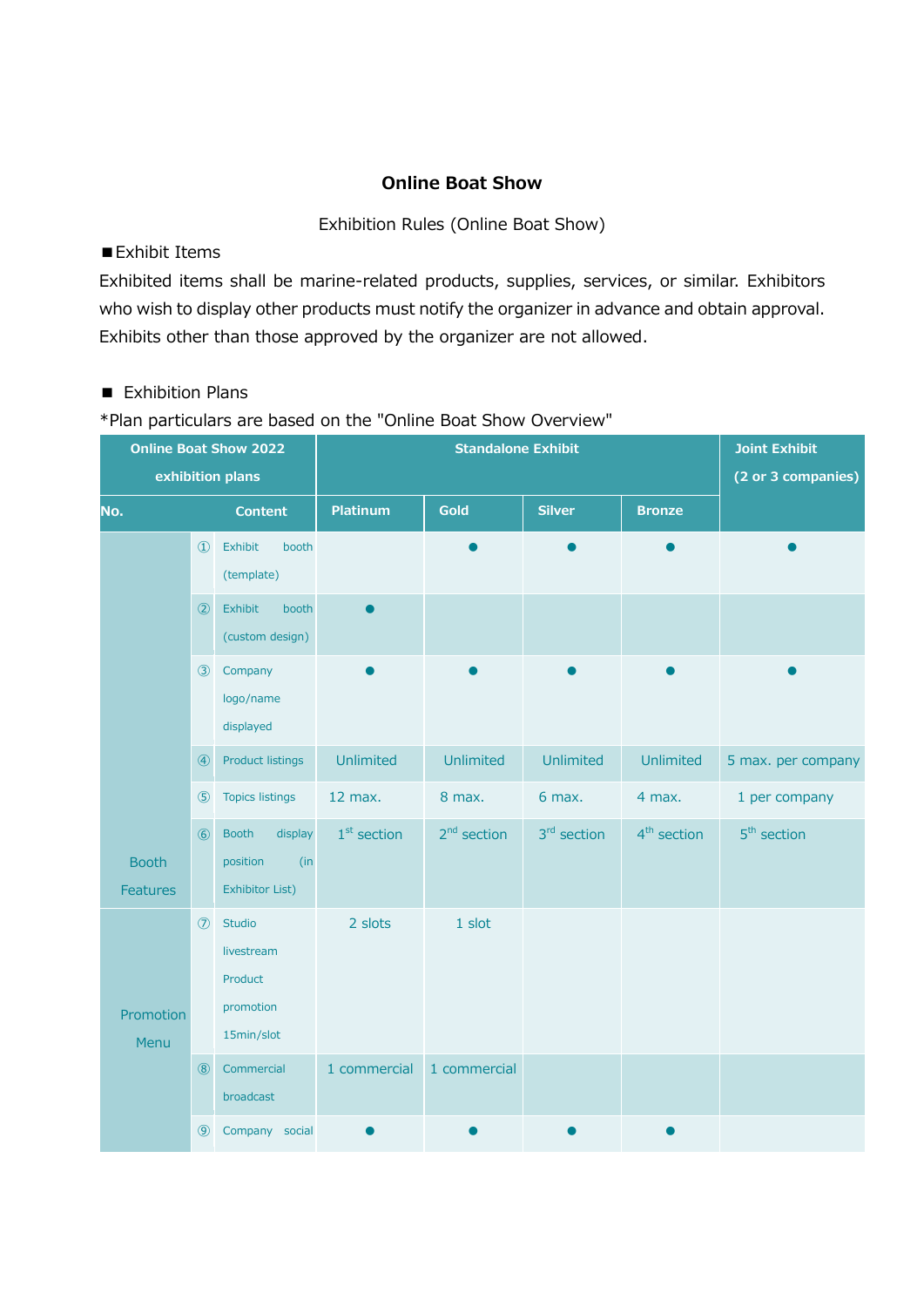|                                                | $\circled{10}$     | display<br>media<br>(Optional)<br>Online<br>merchandise<br>banner<br>(Optional)                                  |                                                                                                                  |                            |                                 |                              |
|------------------------------------------------|--------------------|------------------------------------------------------------------------------------------------------------------|------------------------------------------------------------------------------------------------------------------|----------------------------|---------------------------------|------------------------------|
| <b>Official</b><br>site, online<br>advertising | $\textcircled{11}$ | Official<br>site's<br><b>Exhibitor List</b><br>12 <sup>'</sup> Premium<br>Partners' banner<br>display (Top Page) |                                                                                                                  |                            |                                 |                              |
|                                                | $\circled{1}$      | site's<br>Official<br>Exhibitor Close-<br>Up                                                                     | 3 Images and 3 Images and 1 Image and<br>200 Words of 200 Words of 80 Words of<br>Promotional<br>Text $\times$ 2 | Promotional<br><b>Text</b> | Promotional<br><b>Text</b>      |                              |
|                                                | $\overline{44}$    | Feature in post<br>on Boat Show<br>Official Facebook<br>page                                                     |                                                                                                                  |                            | <b>Mention</b><br>in<br>Summary |                              |
|                                                | (15)               | <b>Boat</b><br>Post<br>on<br><b>Official</b><br>Show<br>Instagram<br>account                                     |                                                                                                                  |                            |                                 |                              |
| Cost to exhibit (tax incl.)                    |                    |                                                                                                                  | 1,100,000yen                                                                                                     | 550,000yen                 | 220,000yen                      | 110,000yen 33,000yen/company |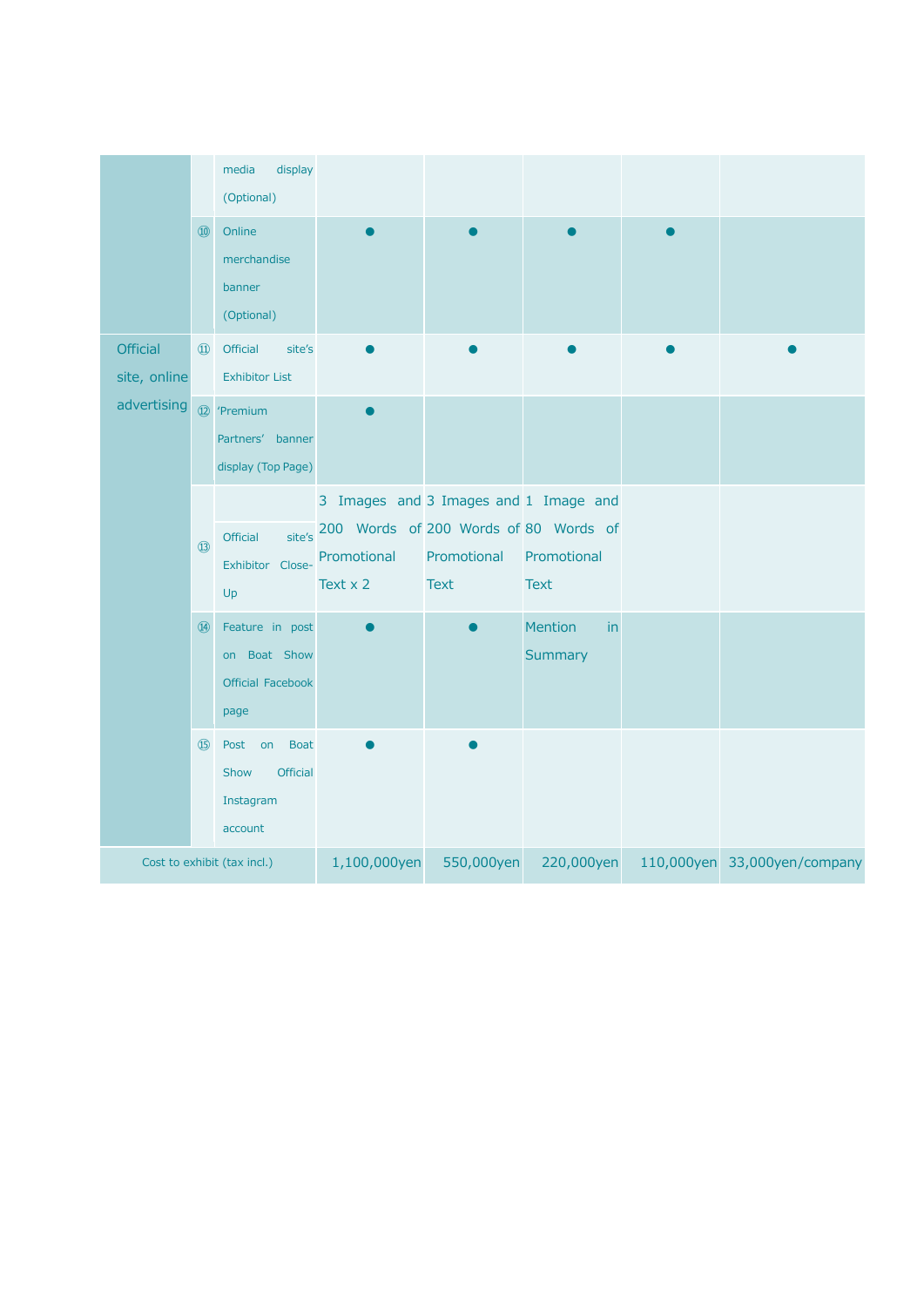| <b>Options Menu</b>                   | (tax<br>Cost | <b>Details</b>                                                                                                                                                                                                                                                |
|---------------------------------------|--------------|---------------------------------------------------------------------------------------------------------------------------------------------------------------------------------------------------------------------------------------------------------------|
|                                       | incl.)       |                                                                                                                                                                                                                                                               |
| Exhibit Booth Custom Design           | 550,000yen   | A custom booth will be set up based on the design<br>provided by the exhibitor.<br>*Included in Platinum plan                                                                                                                                                 |
| Studio livestream (per slot)          | 440,000yen   | 1 slot: 15mins<br>With interaction between the MC and the booth<br>representative<br>(30mins max per program)<br>Archived on the official Boat Show YouTube channel at<br>a later date<br>* Platinum plan includes 2 slots and Gold plan includes<br>$1$ slot |
| Livestream slot (per slot)            | 330,000yen   | 1 slot: 15mins<br>A slot for streaming on the top page<br>Please provide a full, packaged video (30mins max per<br>program)<br>Archived on the official Boat Show YouTube channel at<br>a later date                                                          |
| Commercial broadcast (per commercial) | 330,000yen   | Broadcast of commercial on top page<br>Please provide full, packaged video<br>Planned broadcast of 50+ times over 4-day period, per<br>video (video duration: 60s max.)<br>*1 video included with Platinum and Gold plans                                     |
| Exhibit livestream (per slot)         | 440,000yen   | Broadcast live from the on-site (Pacifico Yokohama                                                                                                                                                                                                            |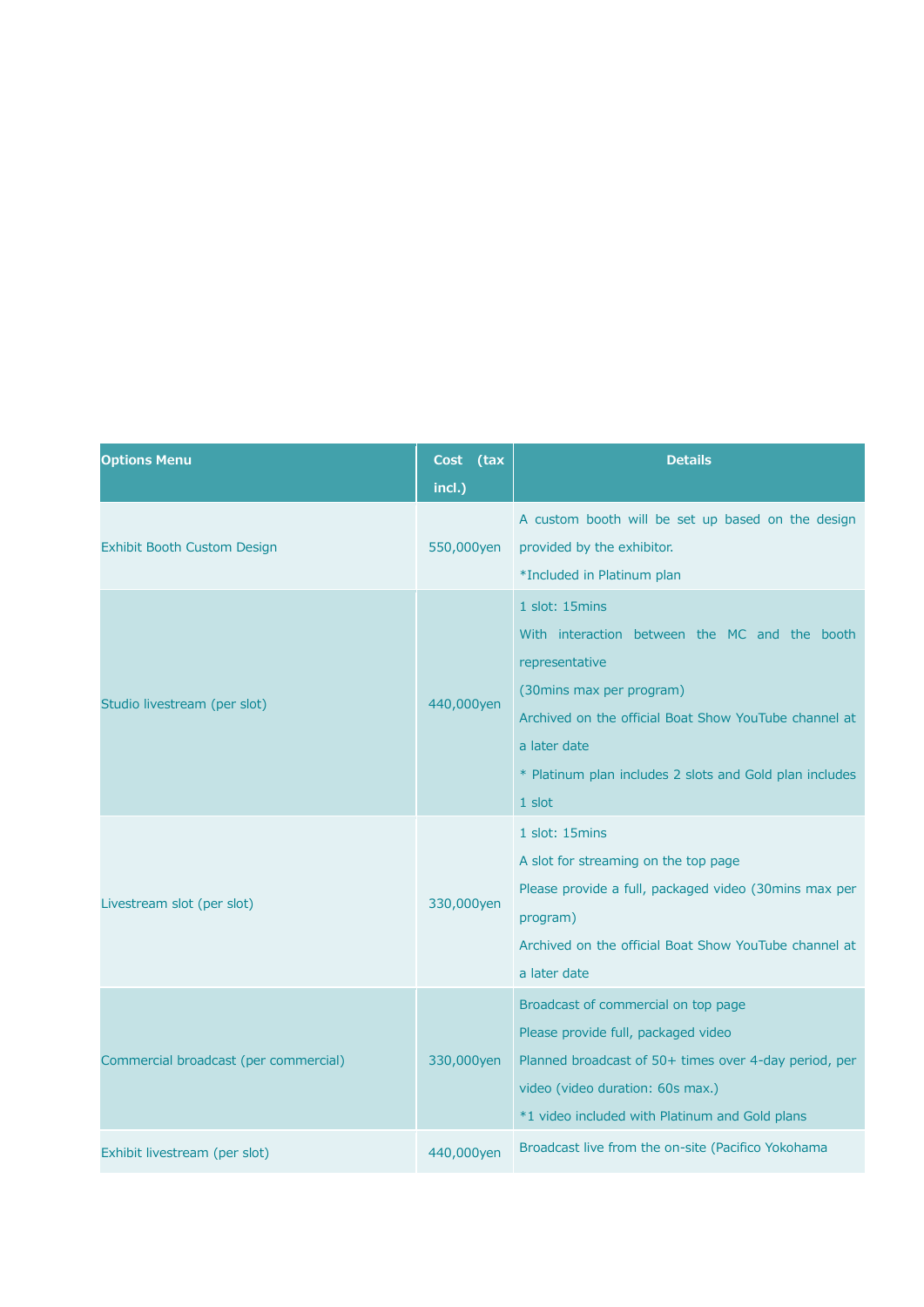|  | or YBM venue) during the event period              |
|--|----------------------------------------------------|
|  | 1 slot: 15 minutes with MC (no editing)            |
|  | Archived on the official Boat Show YouTube channel |
|  | at a later date                                    |

\*Benefit for companies exhibiting at physical event: Mention in "Highlights" (tentative name, for bronze and above).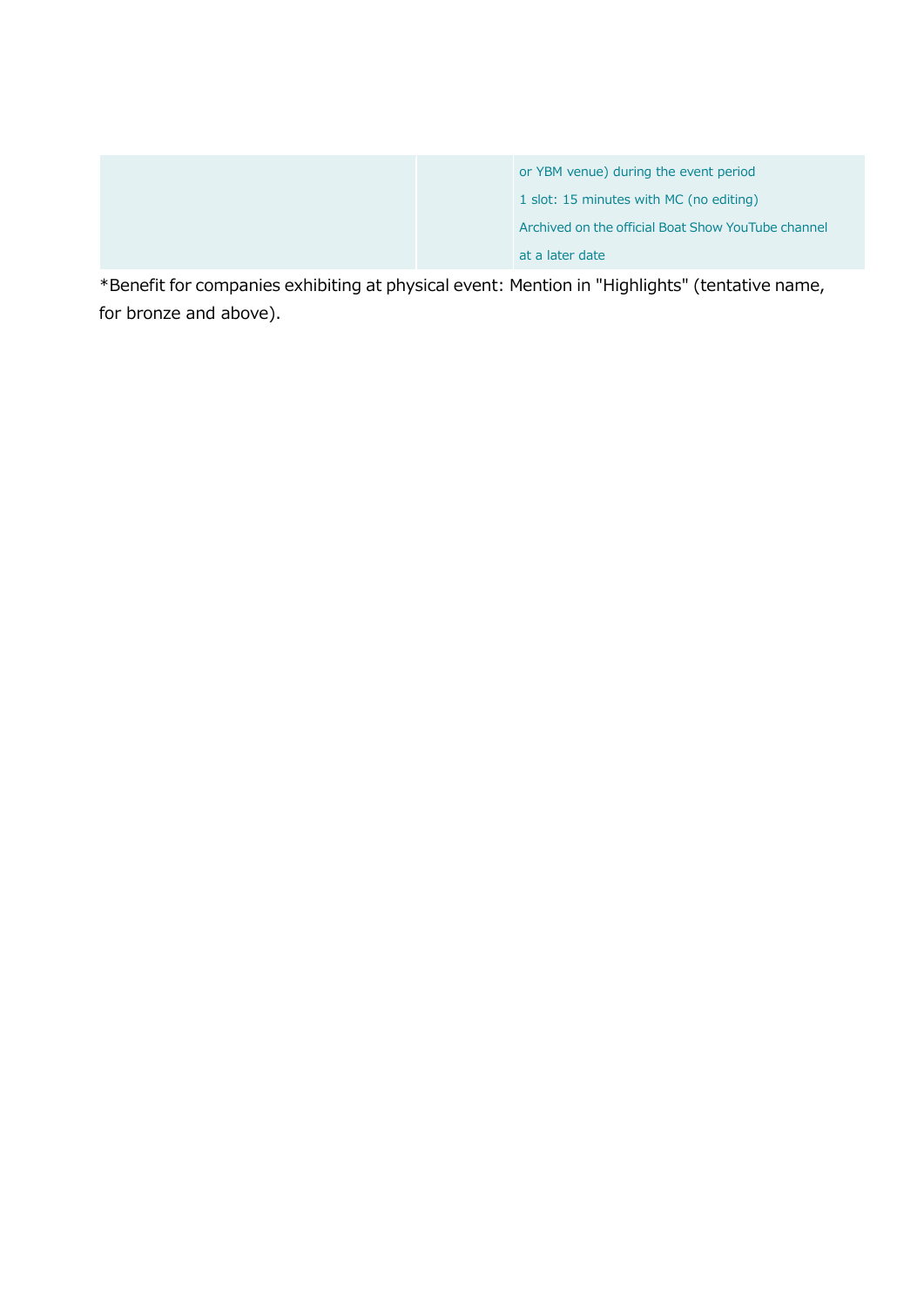Exhibition Rules (Online Boat Show)

# ■ **Exhibition Application and Fee**

(1) Application deadline

December  $24^{th}$ , 2021 (Friday)

(2) Application Method and Fee

Please fill out the required items on the prescribed application form, transfer half of the exhibition fee (including consumption tax) as the application fee to the bank account specified below, and post the application form with a copy of the transfer confirmation to the Boat Show Operation Desk.

Upon acceptance of the application form, the exhibition contract will be established.

Please note that the application will not be accepted if a copy of the transfer confirmation is not attached.

Please note, members are subject to the "Regulations for Member Exhibits".

-----------------------------------------------------------------------------------------------------

■ Account for payment of exhibition fee Bank name: Mizuho Bank, Ginza Chuo Branch

Account number: (normal account) 1138202

Account name: (single company) Japan Marine

Industry Association

Boat show Yokohama

-----------------------------------------------------------------------------------------------------

--

--

(3) Transfer Fee

Exhibitors are responsible for any bank transfer fees incurred.

(4) Issuance of Invoice

In principle, an invoice for the application fee will not be issued. However, if necessary, please contact the Boat Show Operation Desk.

(5) Conditional Applications

Conditional applications that specify the position of an online booth will not be accepted.

Exhibition Contract

(1) Exhibition Fee Balance

Please transfer the balance of the exhibition fee to the above bank account by February 28<sup>th</sup>, 2022 (Monday). The exhibitor is responsible for any bank transfer fees incurred. Please note that your online exhibit cannot be guaranteed if the transfer is not completed by the deadline.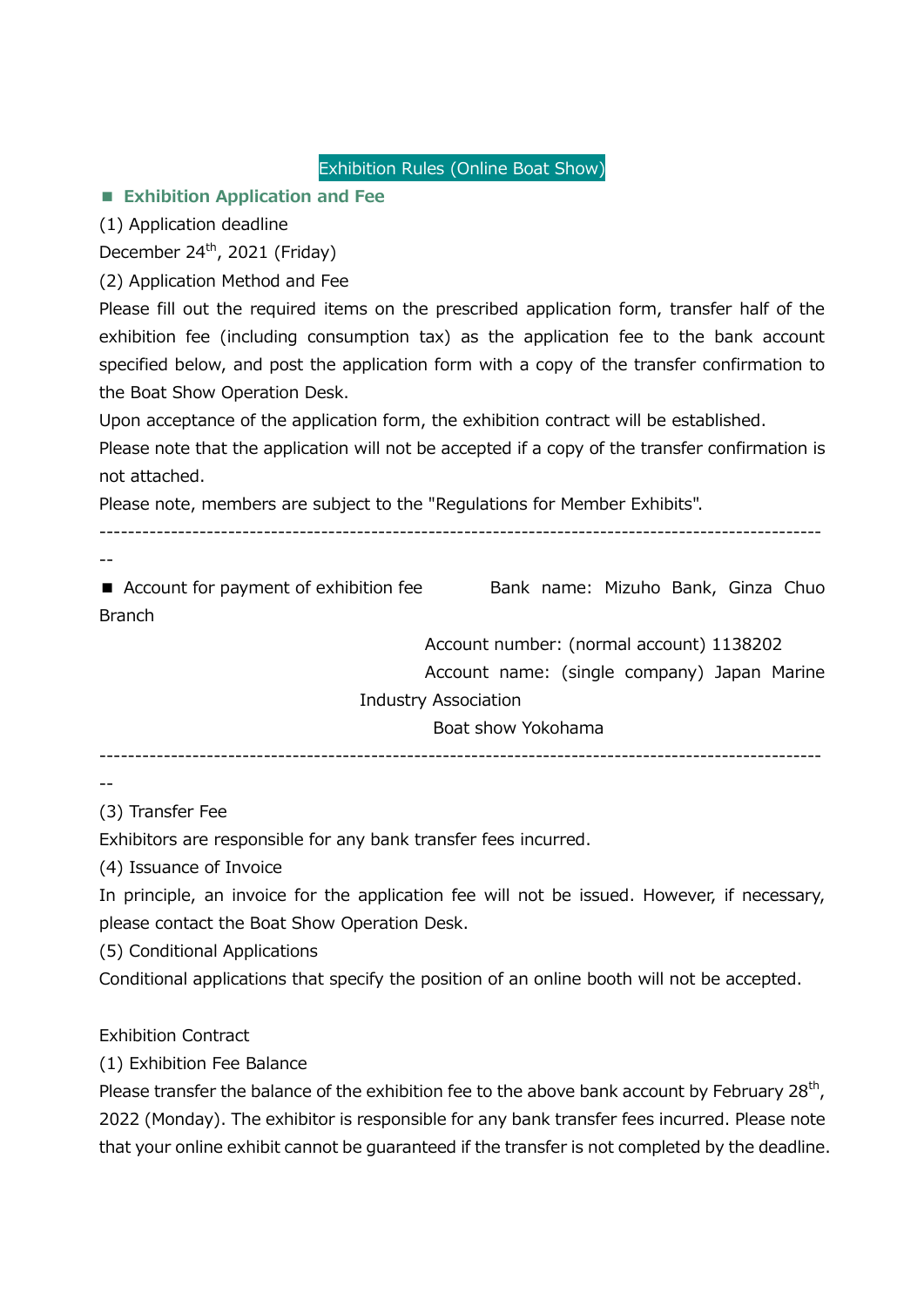# (2) Refund of Exhibition Fee

If the exhibitor cancels their exhibit after a contract has been established, no refunds will be issued nor will any damage claims be accepted.

Exhibition Rules (Online Boat Show)

■ Costs Included in the Exhibition Fee

Functions and services attached to each exhibition plan (and options menu)

- Costs Not Included in the Exhibition Fee
- ・ Content production costs for each exhibitor's own website
- ・ Other expenses that are not included as standard in the online exhibition fee

■ Prohibition of Subleasing, Buying, Selling, Transfer or Exchange of Exhibition Rights

・ Exhibitors may not sublease, buy, sell, transfer or exchange part or all of the exhibitor booth, regardless of whether the other exhibitor is another exhibitor or a third party.

・ In principle, it is prohibited to paste links in the exhibitor booth to another company's site for the purpose of selling by persons who are not the exhibitor. However, this is exempt if it is used to introduce or explain a product.

■ Prohibition of Exhibiting For the Main Purpose of Collecting Personal Information Exhibits wherein the main purpose is to collect the personal information of visitors are prohibited without exhibiting the products handled by the company or promoting the products and services.

■ Exhibitor Responsibilities

(1) Obligation of Payment

Exhibitors shall be liable for the payment of exhibition fees and expenses charged by the Association until the payments are completed.

(2) Compliance with Laws and Regulations

Exhibitors shall comply with the laws and regulations of Japan.

(3) Handling of Personal Information

・ All exhibitors are requested to act and respond to the requirements of the Act on the Protection of Personal Information.

・ The organizer is not responsible for any damage to an exhibitor or third party resulting from a leak of personal information acquired by the exhibitor and caused by the improper operation or management methods on the exhibitor side. In addition, the organizer is not responsible for any trouble that occurs between an exhibitor and a third party.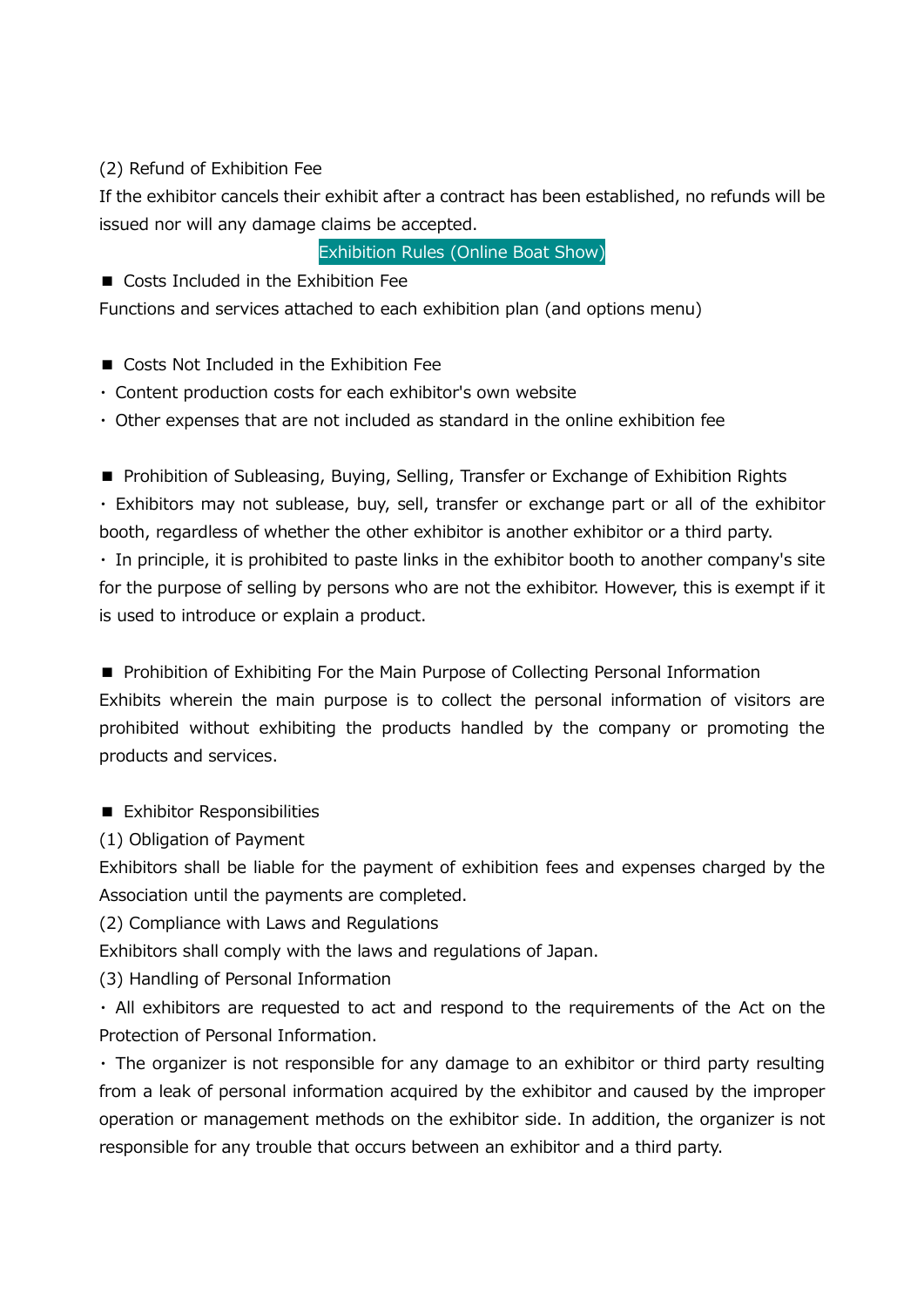■ Cancellation or Shortening of Event Due to Force Majeure

In the case that it becomes extremely difficult to hold the online event due any of to the below-mentioned unavoidable circumstances, the organizer may cancel the event or shorten the date and time of the event before or during the event  $(* 1)$ . In such a case, following the organizer's decision, exhibitors will be promptly notified and it shall be announced through the homepage. The organizer shall not be liable for any damages to the exhibitors caused by this decision and execution. If the entire event is canceled due to unavoidable circumstances before the event, the exhibition fee and other expenses already paid minus any expenses incurred at that time (for the online boat show) and will be fairly refunded according to the scope of the exhibit.

However, if the date and time of the event are shortened due to any unavoidable causes that occurred during the event, a refund will not be provided.

In addition, we will not compensate for expenses incurred by exhibitors from the cancellation or shortening of the event due to force majeure.

\* 1: The criteria differs for cancelation of the online venue, Pacifico Yokohama venue, and Yokohama Bayside Marina venue.

[Events considered to be force majeure]

・ Emergency system maintenance related to this exhibition

・ Technical or communication line, etc. delays or outages due to an issue

・ Natural disasters (including earthquakes, typhoons, storms, tsunamis, floods, landslides, lightning strikes, explosions, fires, etc.)

・ Social turmoil (including war, terrorism, hostilities, civil war, riots, civil turmoil, etc.)

・ Acts by a public authority (including establishment, revision and abolition of laws and regulations, intervention by government agencies, administrative orders, bans on trade, etc.)

・ Spread of infectious diseases or a pandemic (including various bacteria and viruses)

・ Insufficient resources (including suspension of electricity / gas / water supply, shortage of oil, shortage of raw materials, etc.)

・ Labor disputes (including strikes, sabotage, lockouts, etc.)

• Default of important business partners (including bankruptcy of operating companies)

・ Other events not attributable to the organizer

■ Special Circumstances or Exemptions

(1) Exhibit regulations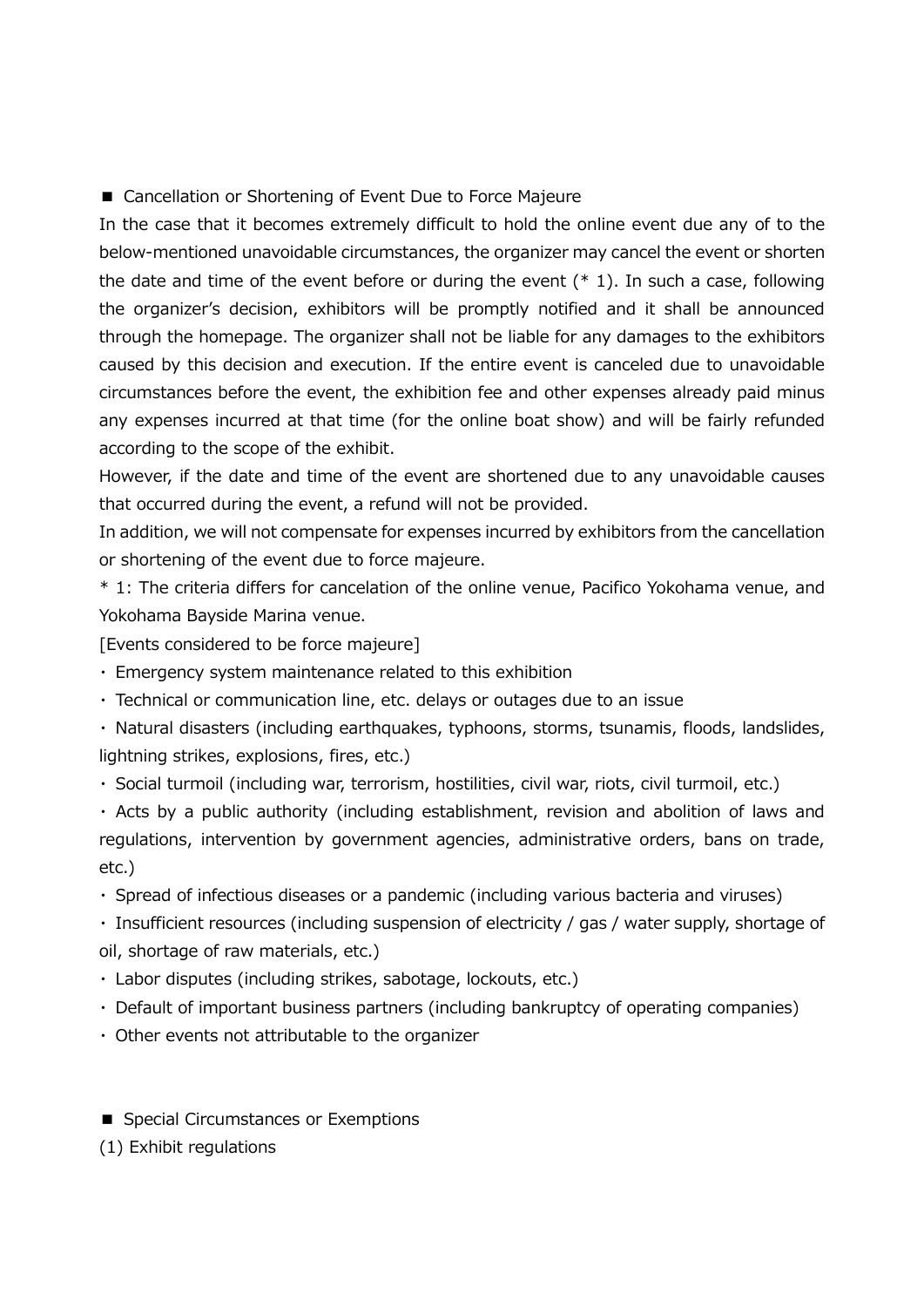In order to facilitate the smooth operation of the event, the organizer may make new arrangements or various additions and changes to matters not described in the "Exhibition Regulations". If an exhibitor violates the "Exhibition Regulations", the organizer may deny the exhibitor from exhibiting. In such a case, the arranged space can be removed by the organizer, and the exhibition fee already paid will not be refunded.

(2) Regarding the System

Please note that the functions and specifications of the system used for the online boat show may change without notice, for the purposes of improving the system. We are not responsible for any changes in specifications that occur for the purposes of improvement. However, if a change negatively affects the functions available, it will be resolved through discussions between the involved companies.

# ■ Regarding Copyright and Portrait Rights

The contents posted by each company on exhibitor pages, etc. belong to those exhibitors. When posting videos, etc., or recordings of audio or videos, please handle the relevant copyright and portrait rights. (Not required for contents that have their own rights and have already been handled separately.)

For more information about copyright, please contact the Japanese Society for Rights of Authors, Composers and Publishers (JASRAC).

# ■ Equipment Burden, etc.

Exhibitors are responsible for the preparation and maintenance of computers, software, various equipment, communication lines, and other communication environments necessary to make use of the services of this exhibition.

Exhibitors shall take security measures such as prevention of computer viruses, unauthorized access and information leakage at their own expense and responsibility according to their own usage environment.

# ■ Prohibition of Anti-societal Groups

If an exhibitor is determined to be, have connections with or is part of anti-social forces such as organized crime groups, or as members or persons related to said groups, permission to exhibit will be withdrawn immediately.

# ■ Acknowledgement of Exhibition Regulations

All exhibitors and agents shall agree with this exhibition policy. If there is an unresolved matter between the organizer and the exhibitor, viewers, or related parties, the matter will